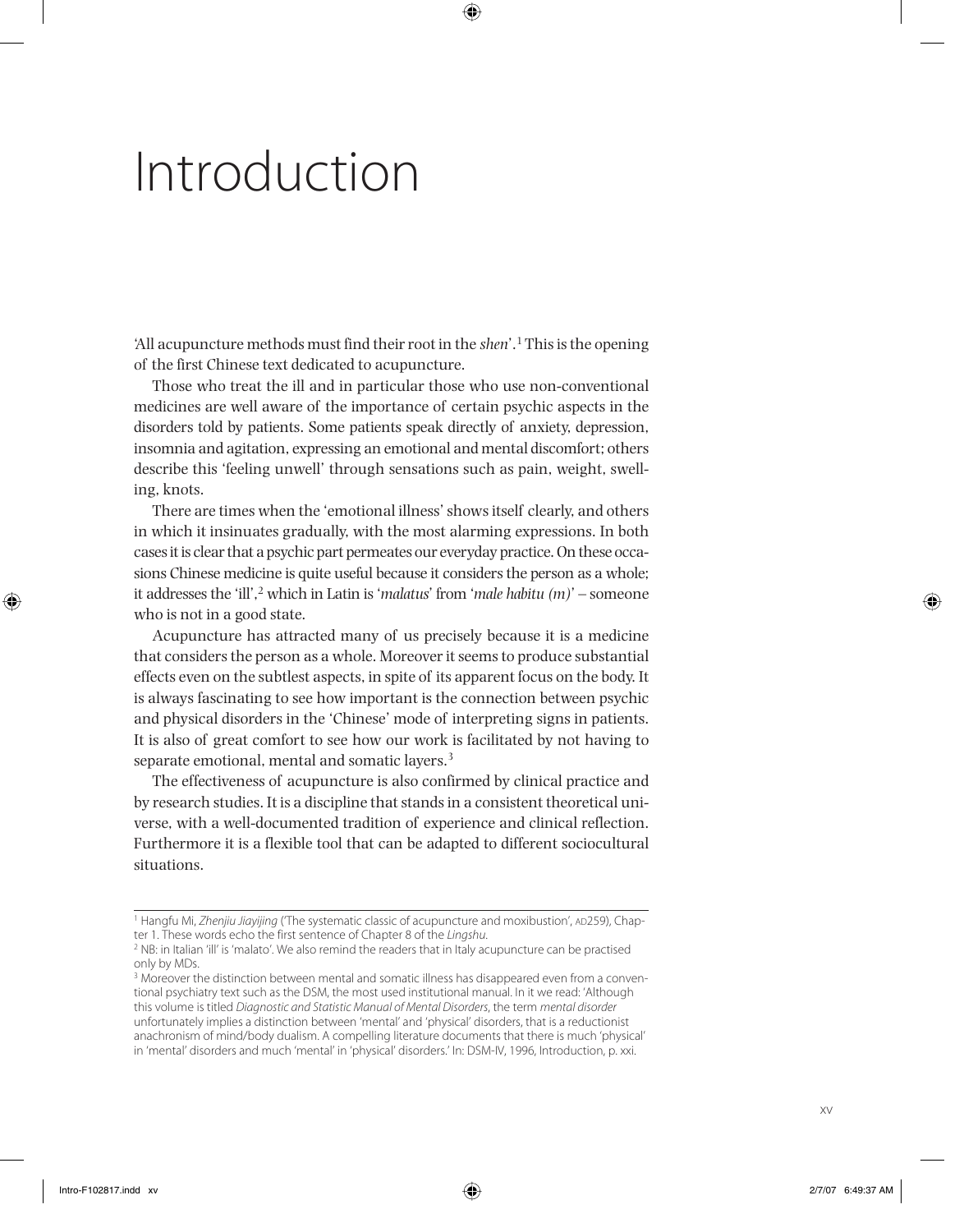The following work aims at reviewing, connecting and deepening those aspects of Chinese medicine in which the psychic component is recognised to be particularly relevant.

⊕

The frequently entangled set of signs and symptoms presented by the patient can often prevent the diagnostic framework from being immediately evident and one can feel disoriented when considering the suggested treatments. To facilitate the processes of thought and operative practice, this book proposes a systematisation, from the point of view of Chinese medicine, of different patterns, and describes in detail the progress of a treatment in a series of clinical cases.

The clinical sections are presented in both their theoretical and practical aspects. They are especially useful as 'nets' that can be used to connect the thoughts and considerations that develop when attending a patient.

The origin of this book is based on the interest engendered by references to *shen* and emotions in classical literature. I shared this curiosity with Laura Caretto, who graduated in Traditional Chinese Medicine in Beijing and in Oriental Languages in Venice with a thesis on emotions in medical literature.

A specific section stemmed from the study of those elements of texts that refer to certain pathogenetic processes and symptoms recurring in the alteration of emotions. This section examines various elements that are essential not only for the psychic illness but also for Chinese medicine in its totality.

It may be that certain theoretical subtleties of the classics are of greater interest to those who have a wide clinical experience, but awareness of the complexity of the subject is important at all levels of interaction with Chinese medicine.

The section on contemporary contributions stems from an interest in the way 'emotional illnesses' are treated nowadays. Here I have gathered together works with very different approaches, but all sharing a connection with the theme of this book and the fact that they are the outputs of practitioners who have long worked, observed and reflected. The selection is not based on a judgmental comparison with other works; it is simply based on personal relationships with the authors and the desire to share with my colleagues a number of undoubtedly interesting theoretical and practical elaborations.

Although the book is primarily designed for those who already know about and use acupuncture, some parts may also be useful during a first phase of study. Moreover some issues may also appeal to those who work from an angle different from that of Chinese medicine, but who are nevertheless engaged in researching the way people have thought and dealt with psychic disorders and mental illnesses.

# STRUCTURE OF THE TEXT

The text is based first of all on the research and translation of what has been passed down to us by classical works.

⊕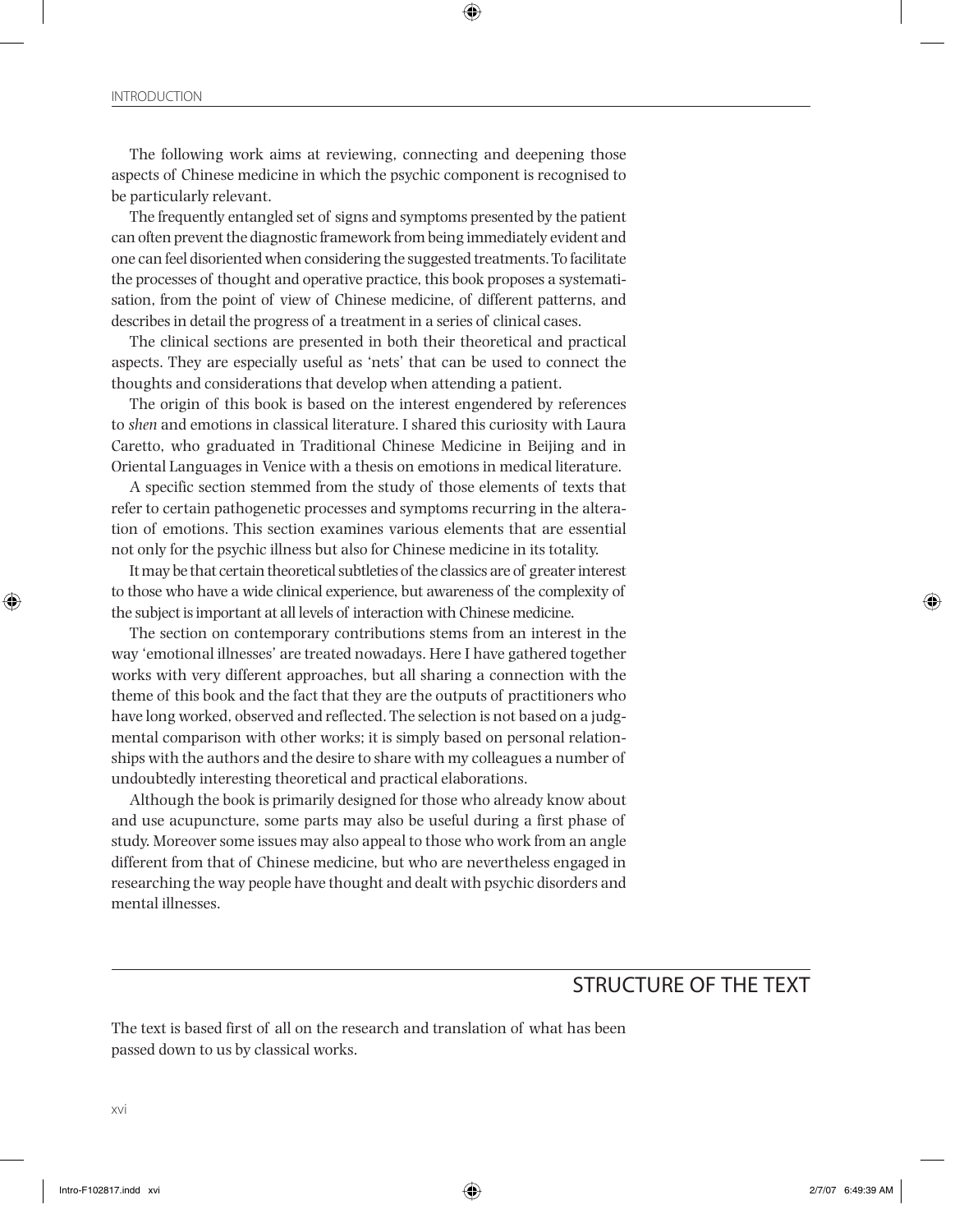The choice of consulting the texts in their original language stems from a need to discover the roots of a thought that has always given great importance to the written text, with a focus on continuous quotes, commentaries, re- editions and compilations. These classical and contemporary comments have been of great significance for the translation of the quotes in Italian and English. This statement is confirmed as soon as we think of how easily text fragments coming from an unknown cultural model may create decontextualised explanations or strengthen *a priori* opinions.

 $\bigcirc$ 

This is the work of Laura Caretto: her knowledge of medical literature allowed the retrieval of traces and signs scattered in every crevice of the existing enormous medical corpus. The precision and attention in her examination of the sources and comments safeguards the quality of the translation. Her continuous collaboration with Chinese medical doctors guarantees a connection between words and the practical reality of medicine.

In the more theoretical sections we have decided to reproduce a large number of quotes *verbatim*, on account of both the evocative power they possess and of their explanatory sharpness. Likewise we have chosen a very faithful translation so as to preserve the syntactic flow of the text, relatively far removed from Italian and English sentence constructions, but for this very reason even more evocative. With a similar intention we have kept punctuation to a minimum, considering how it is traditionally absent from classic texts.

In order to limit the inaccuracy intrinsic to every translation, the book starts with some notes clarifying terminology and with some specifications about the definition and classification of psychic illnesses.

Reading Notes

♠

The presentation of the material is aimed at those who have a basic knowledge of Chinese medicine and it is articulated on various levels.

- The first section, fundamental in every clinical discourse, is of more general interest: it opens with a chapter which recalls the bases of the Chinese thought and the practices for the 'nourishment of life', followed by a discourse on emotions and movements of the *qi*, and by a revision of the concept of *shen* (see Chapters 1, 2 and 3).
- The discussion differentiating the various pathological patterns with their connected aetiopathogenesis, symptomatologies and treatment hypothesis is developed in the later chapters relating to clinical systematisation. These chapters possess a certain autonomy within the text and can be used as a reference guide when in front of the patient (see Chapters 7, 10 and 11).
- The clinical systematisation and several of the case discussions refer to information contained in the chapters on stimulation methods and revision of certain points with diverse use (see Chapters 12 and 13).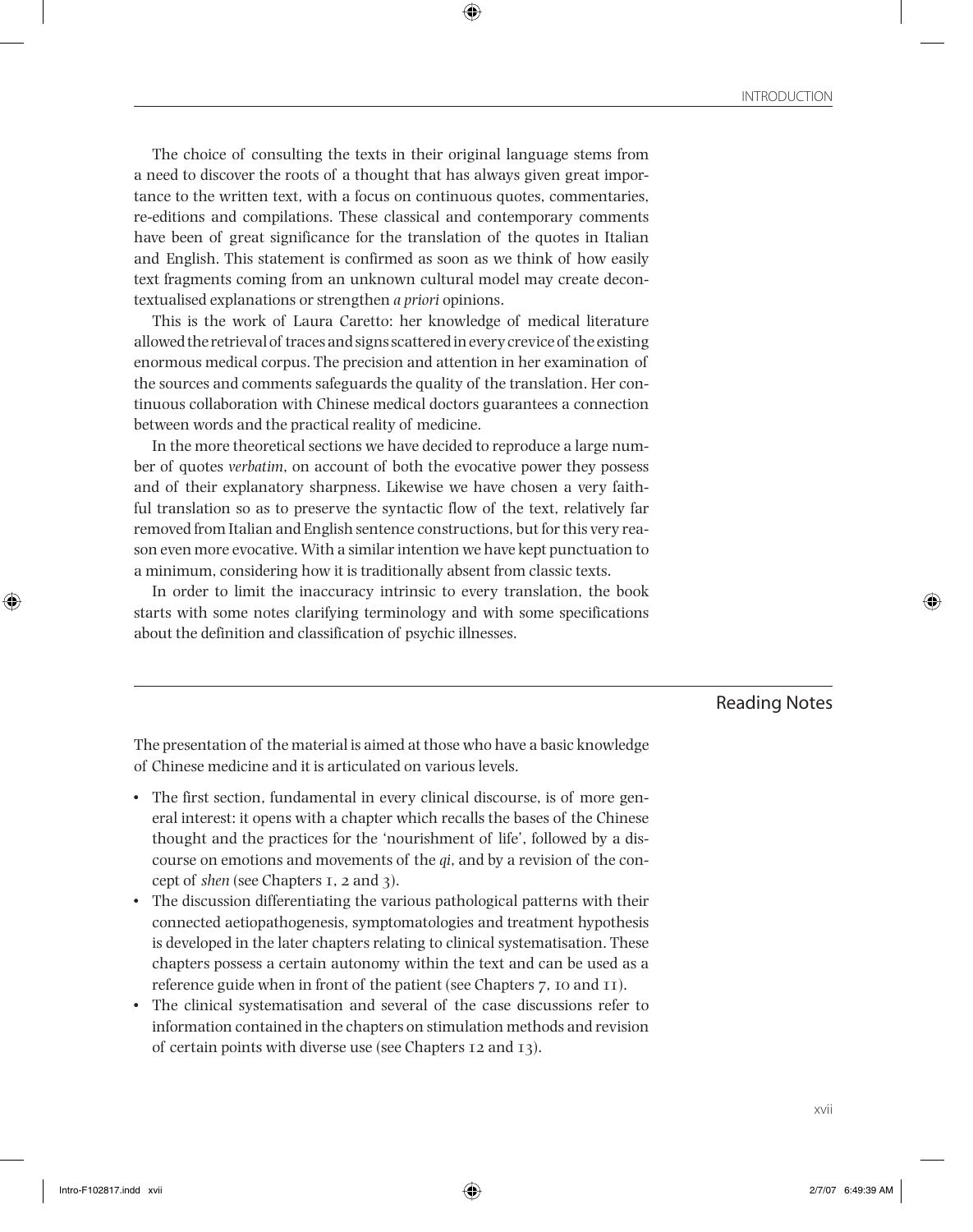• Specific consideration is given to elements that are common in everyday practice: the space in which patient and acupuncturist meet, certain problems that are rooted in the dynamic of the therapeutic relationship, and the psychic action of acupuncture (see Chapters 15, 16 and many of the comments on clinical cases).

 $\bigcirc$ 

- Of more theoretical relevance are the chapters developing ideas about pathogenic processes (see Chapters 2 and 5), aspects of symptomatology (see Chapters 6 and 7) and syndrome definitions (see Chapters 8 and 9). These topics permeate the entire history of medical thought, but they often remain unexpressed in the basic study of acupuncture and in its modern use. Along with these discussions we present a number of classic examples of cases treated 'with emotions' (see Chapter 14).
- Another level, which is developed mostly in the footnotes, focuses on certain questions of terminology, recalls some of the issues that are still under debate and guarantees the possibility of accessing Chinese and Western sources.
- Furthermore throughout the work is found a number of 'clinical notes, always distinguished from the text to which they refer. Such annotations focus on aspects derived from practical experiences and from personal considerations. This gives them a practical twist and allows them to take into consideration those difficulties encountered personally, those discussed with students and those debated with colleagues.
- Analysis of treatment using traditional pharmacology, internal practices working with the *qi*, and *tuina* manipulation techniques is beyond the intentions of this text. For the same reason I do not discuss the nosological, epidemiological, diagnostic and therapeutic aspects relative to the Western biomedical viewpoint.

Clinical Cases

Clinical cases are taken from a personal experience. Biographical data have been modified to ensure anonymity, whilst retaining those features necessary for the understanding of the case.

Case studies at the end of the chapters focus on their central issue, but because they are actual complex situations some aspects often revisit issues discussed elsewhere in the text.

I have used a common structure to illustrate the symptoms, diagnostic hypothesis and course of the therapy. However, a number of cases are discussed in relation to specific elements on which I wanted to focus, so that case history, diagnosis and treatment are only outlined.

In presenting cases I have used an informal style of communication, rather than choosing more formal medical language. This has allowed me to

⊕

↔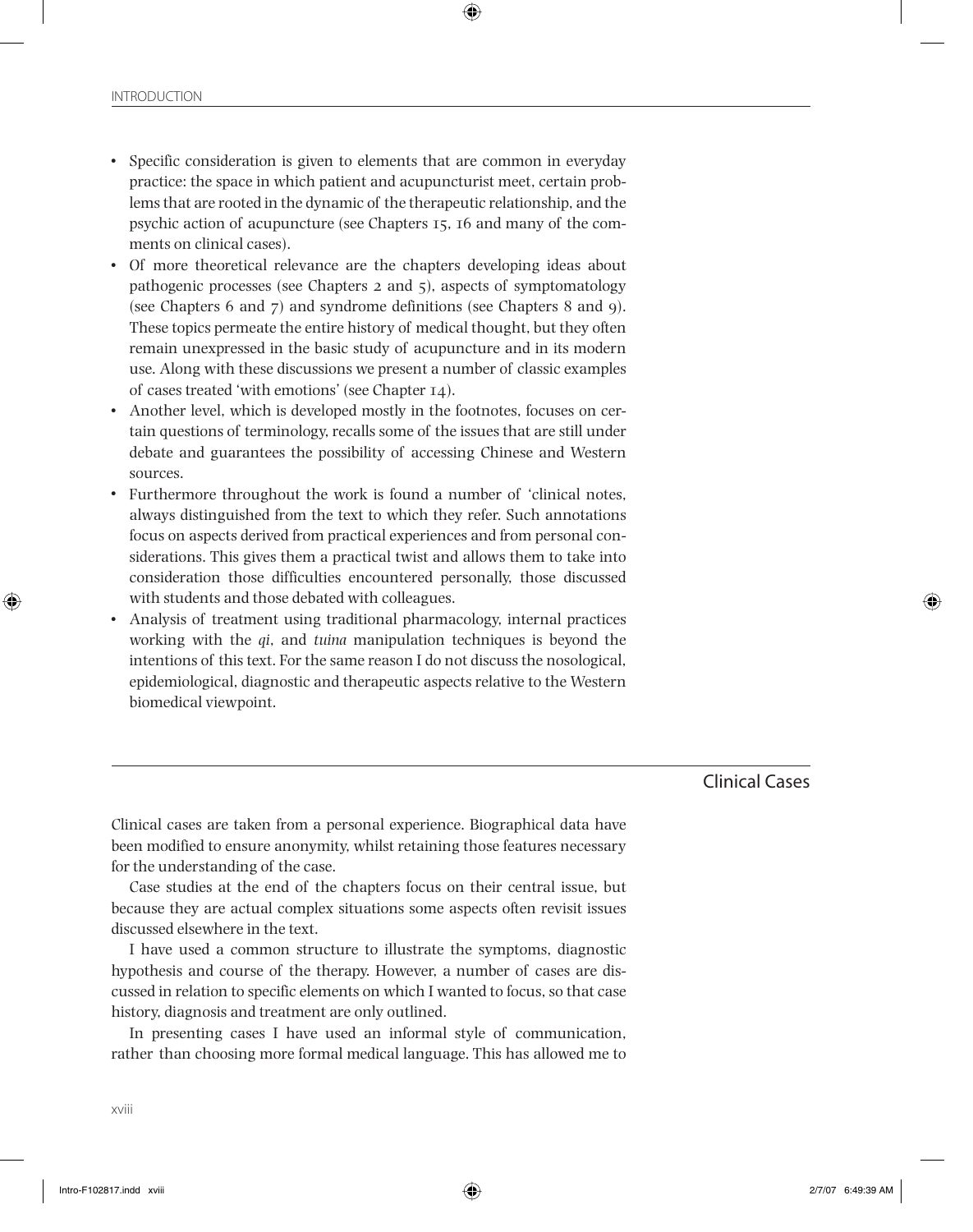retain the words used by patients and to reproduce better the nuances of the therapeutic experience.

 $\bigcirc$ 

Reflection on the elements that have led to a specific diagnosis and on the associated therapeutic principles is left for the most part to the reader, who can find all suggestions for this kind of practice in the clinical section. The investigation is considered to be complete so if a symptom is not mentioned it means it was not present. On the other hand, the treatment employed is described with greater detail: I discuss the reasons for my choice of points and I specify the timing of the therapy in order to allow the reader to follow its course closely.

As in order to evaluate a therapy it is necessary to know about its trend, I have added some follow-up notes.

Cases are basically presented as suggestions for thought: as often happens among colleagues, clinical stories are often an occasion for talking about acupuncture in general. Such an attitude is reflected in the comments to clinical stories, which consist of notes encompassing disparate elements that were often the very reason for presenting the case: discrepancies in the clinical pattern, a particularly difficult diagnosis, details about therapeutic choices, problems linked to the relationship with the patient, reflections on mistakes, thoughts on specific points or stimulations, and considerations of the patient's response – notes that actually concern the practice of acupuncture as a whole.

## QUESTIONS OF TERMINOLOGY AND NOSOGRAPHY

Human suffering takes various forms, its symptoms are varied and have many shapes; illness has many different names.

The 'giving of a name' is a fundamental feature of human thought and of its expression: it implies the recognition of the named object and its positioning in a system of categories. This organisation of human experience takes place within a specific culture that models its forms and relations.

The naming of medicine is also an expression of society and culture, and therefore it has various and specific aspects. The way in which we interpret a sign and define a diagnosis stems from specific cultural features: diagnosis is a semiotic act, whereby the symptoms experienced by the patient are interpreted as a sign of a particular illness. These interpretations have a meaning only in relation to specific categories and criteria.4

⊕

<sup>4</sup> The role of cultural differences in the definition of illnesses is also recognised in the fourth revision of the DSM, which takes into consideration culturally characterised syndromes. Works on transcultural psychiatry, which must face the problem of comparing different medical systems, highlight the fact that 'culture is a factor which can guarantee organisation or offer a particular order to forms of disorder'. This means that the ways of falling ill are also selected and dictated by cultures. ' The main problem stemming from the comparativist methodology is the interpretation of the diagnostic process as a cultural construction descending from a set of knowledge and techniques (clinical method) deeply rooted in the cognitive logics of a certain culture.' In: S. Inglese and C. Peccarisi, 'Psichiatria oltre frontiera. Viaggio intorno alle sindromi culturalmente ordinate', 1997, p. 11, UTET, Milan.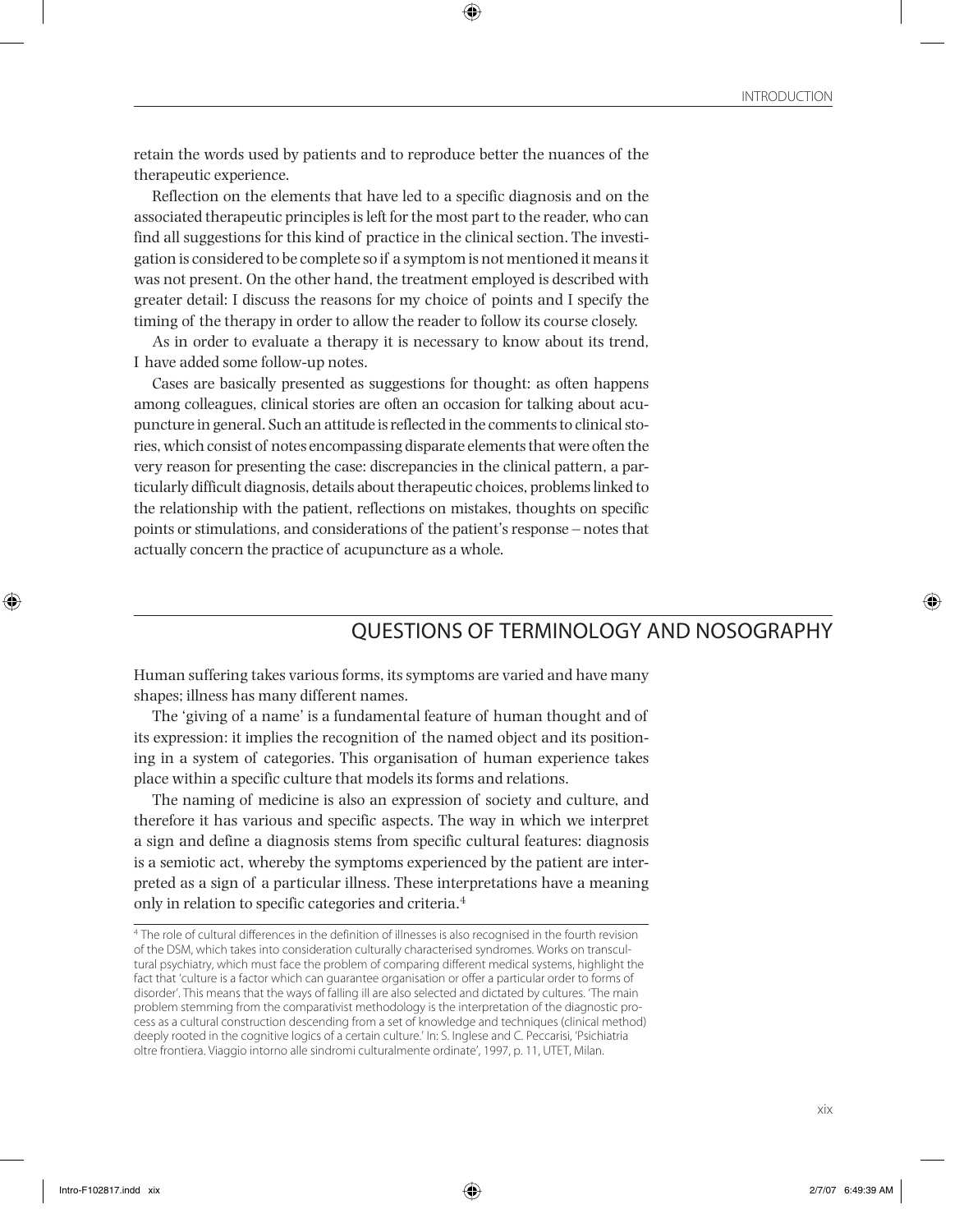An attempt to assimilate Chinese patterns to biomedical ones (that is, to conventional Western medicine patterns) would be a forced interpretation. The two medicines not only have different ways of treating but also differ in their defining of the diagnosis. In fact they have different frameworks of physiology and pathology, and interpretation processes utilise dissimilar concepts.

#### Clarification of Terminology

The construction of a text on psychic, emotional and mental illnesses based on works that are foreign to us involves a number of complicated issues in relation to accurate use of specific terminologies and adequate categories. The nosological difficulties surrounding the definition of illnesses are a part of all medical thoughts, but in the case of Chinese medicine the problems are enlarged by the difficulties of the language and in particular the literary Chinese of different time periods.

Because of the relevance of the text reconstruction to its very meaning, translation of the fundamental works has been carried out in consultation with commentaries of various periods. All quoted passages have been retranslated with the intention of providing a version that would follow the same interpretative guidelines and guarantee the homogeneity of the terms.<sup>5</sup>

The translation reflects very closely the original structure of classical Chinese, often articulated in characteristic forms such as: sentences built with four characters, more coordinates than subordinates, and a syntax which uses subject and object in a circular form. The resulting prose is quite different from our common modes of expression but it brings us closer to the original discourse.

For all the Chinese terms we use the *pinyin* system, which is the official phonetic translation used in China, recognised by the WHO and almost universally widespread. We use italic for all Chinese words.

The transcription has a syllabic base, as suggested by current Sinological conventions.6

There are few terms that have been kept in Chinese, but certain specific characters have been maintained whenever they could be of use to those readers who know the language.

The criteria determining translation choices within the vocabulary on emotions are specified here or in the following chapters. For each case we have

⊕

<sup>&</sup>lt;sup>5</sup> Where it is not otherwise indicated the original Italian translations are by Laura Caretto. The original Italian translation of European languages is the author's.

<sup>&</sup>lt;sup>6</sup> We remind the reader that until the late sixties the concept of character was preferred to that of word. This is the reason why we still find in many texts a monosyllabic transcription of titles, names and sentences.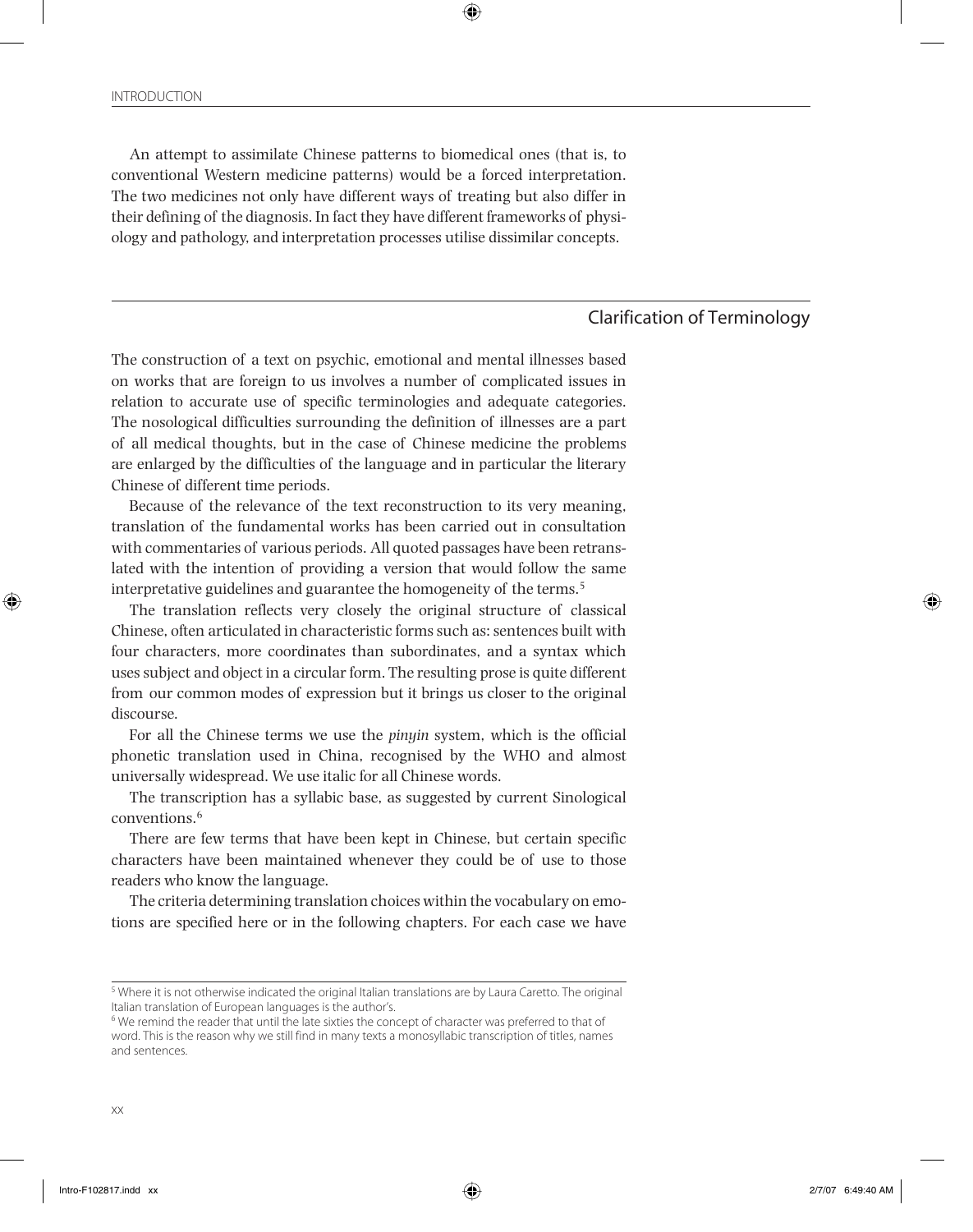kept a fixed correspondence between the Chinese terms and the [Italian and] English ones indicated in the Glossary.

 $\bigcirc$ 

In the abbreviations of classical and extra points, to aid the reader we have integrated the classical quotes by putting the abbreviation of the point next to its name.

Since we always refer to organs in their Chinese sense, we never use capital letters.

In order not to create a dichotomy between abstract/symbolic and concrete/ material, which is completely unknown to the Chinese thought, we never use capital letters, not even for terms such as 'fire', 'earth', or 'path'.

We maintain the abbreviation TCM (*Traditional Chinese Medicine*) since it defines a specific systematisation of Chinese medicine, discussed further on.

We use the term 'classic' in a non-specific way, with reference to all literature prior to TCM. We nevertheless recall that the expression 'Classical China' corresponds to the period from 500 to 200BC.

Quotes and bibliographic references follow common rules. The completeness of the bibliographic references in the footnotes varies depending on the needs of the discussion, but all books can be found listed in the Bibliography.

#### Emotional Illnesses

Illnesses with a major psychic component – which we variously define as mental disorder, psychiatric pathologies, emotional alterations, etc – are called 'emotional illnesses' *qingzhi jibing* 情 志 疾 病 or *qingzhi bing* 情志病, which is a classical expression still in use.

This definition does not have precise categorical boundaries, as is also the case for the designation of mental illnesses or psychic pathologies in conventional psychiatry.7

The term 'emotions' is the translation of *zhi* 志, *qing* 清 and *qingzhi* 清志 and involves the whole sphere of sentiments and passions, the whole of the internal mental, emotional and affective movements – namely the world which we now call 'psychic/psychological'.

Since it is impossible to outline a precise difference between the three terms, in order to link each of them to a different European word, every time the term 'emotions' appears we quote the original character.

<sup>&</sup>lt;sup>7</sup> 'In DSM-IV each of the mental disorders is conceptualised as a clinically significant behavioural or psychological syndrome or pattern. That occurs in an individual and that is associated with present distress (e.g. a painful symptom) or disability (i.e., impairment in one or more important areas of functioning) or with a significantly increased risk of suffering death, pain, disability, or an important loss of freedom.' In: DSM-IV, 1996, Introduction, p. xxi. Also in general medicine many illnesses are defined according to different levels of abstraction: for example with an anatomopathological description (duodenal ulcer), a presentation of the symptoms (migraine), a deviation from a physical norm (arterial hypertension), or an aetiological definition (hepatitis C).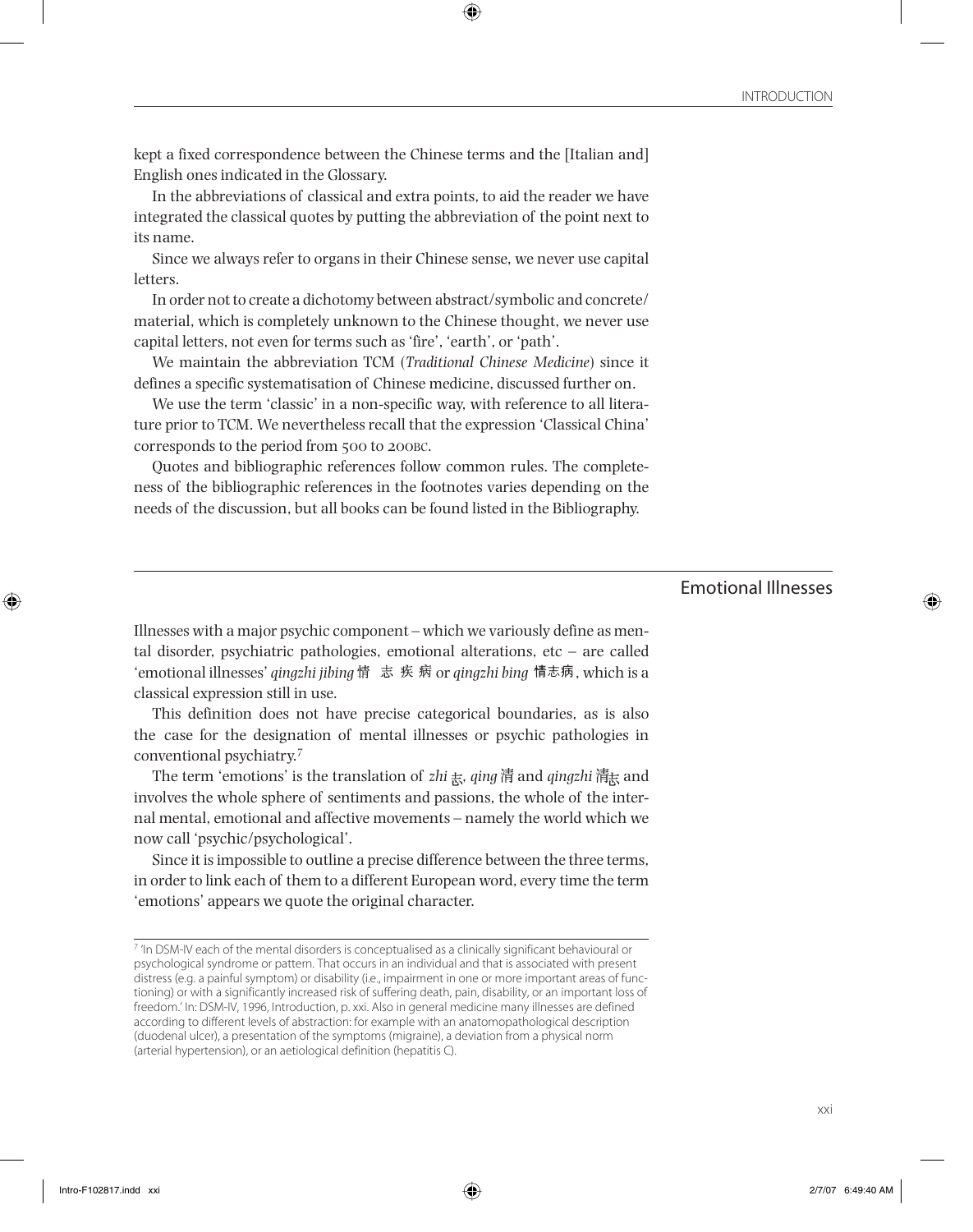For a more articulated discussion refer to the specific chapter. Here we mention that the five emotions are:  $nu$  怒 rage,  $xi \equiv$  euphoria,  $si \equiv$ ; thought,  $bei \equiv$ sadness and *kong* 恐 fear.

⊕

When there is a reference to *qiqing*  $\pm$   $\vec{\textbf{f}}$ , the seven emotions, they include *you* 忧 anguish and *jing* 惊 fright.

The choice of using the terms 'euphoria' and 'thought' needs to be briefly clarified.

*Xi*, often translated in English texts as 'excessive joy', can actually be well translated as 'euphoria' since *xi* corresponds to the feeling of euphoric happiness during popular feasts, rich in food, wine and music. It is thus a joy very close to the agitation of fire, while the other character used in the classics – *le*  $\frac{f}{f}$  – is well represented by the term 'joy' since it expresses a more intimate feeling, connected with rituals and ceremonies, in reference to a state of peace and harmony.8

*Si* is often translated in medicine texts as 'excessive thought', possibly because the Greek–Judaic tradition looks at thought as a very positive action, recognising a pathological twist only in its excess. We have chosen to maintain the literal translation, that is simply 'thought', because in the Daoist conception thought substitutes for the ability to respond immediately; it is a mediation lacking the harmony of a spontaneous response.9 Also in the Buddhist tradition thought can be an obstacle in the search for a state of 'emptiness of the mind'.

### Other Terms Concerning Psychic Aspects

See the Glossary for the specific terms recurring in the text.

Certain terms, which appear with unspecific meanings in classical texts, have been rediscovered by the literature in the 1980s, as part of a process of revaluation of the psychic/psychological aspects of Chinese medicine, for example *yiliao* 医 疗 'thought-therapy' or *jingshen liaofa* 精 神 疗 法 'psychic therapeutic method'.10

<sup>9</sup> For a discussion on thought-si 思 as an artificial-*wei* (为 element that opposes natural-*xing* "<sup>出</sup>, within the concepts of resonance and spontaneity, see the introductive chapter (Chapter 1). <sup>10</sup> We find this term both in contemporary authors such as Wang Migu, 1985, and classical texts 'If in the heart there is an accumulation of heat, medicines will not be able to reach it and we will use *yiliao.'* In: Fang Jizhuan, *Liaoshi* ('History of the Liao dynasty', 905–1125). As an example we recall that the term *zhexue* 'philosophy' does not belong to the tradition: it was introduced in China from Japan, where it was created at the end of the nineteenth century under Western influence.

 $^8$  Already the classics before Han made this distinction: ' *le*  $3\!\pi$  *h*as singing and dance [of the rites], *xi*  has charity [of the feasts]', in: *Zuozhuan*, chap. 'Zhaogong ershiwu nian'. The character *xi* is composed of 'mouth' and 'tambourine', that is 'to play the drums and sing' (Wieger 167b, Karlgren 129), while the complex form of *le* (the same homograph *yue* indicates 'music') depicts bells on the sides of a ceremonial drum on a wooden stand (Wieger 88c, Karlgren 568).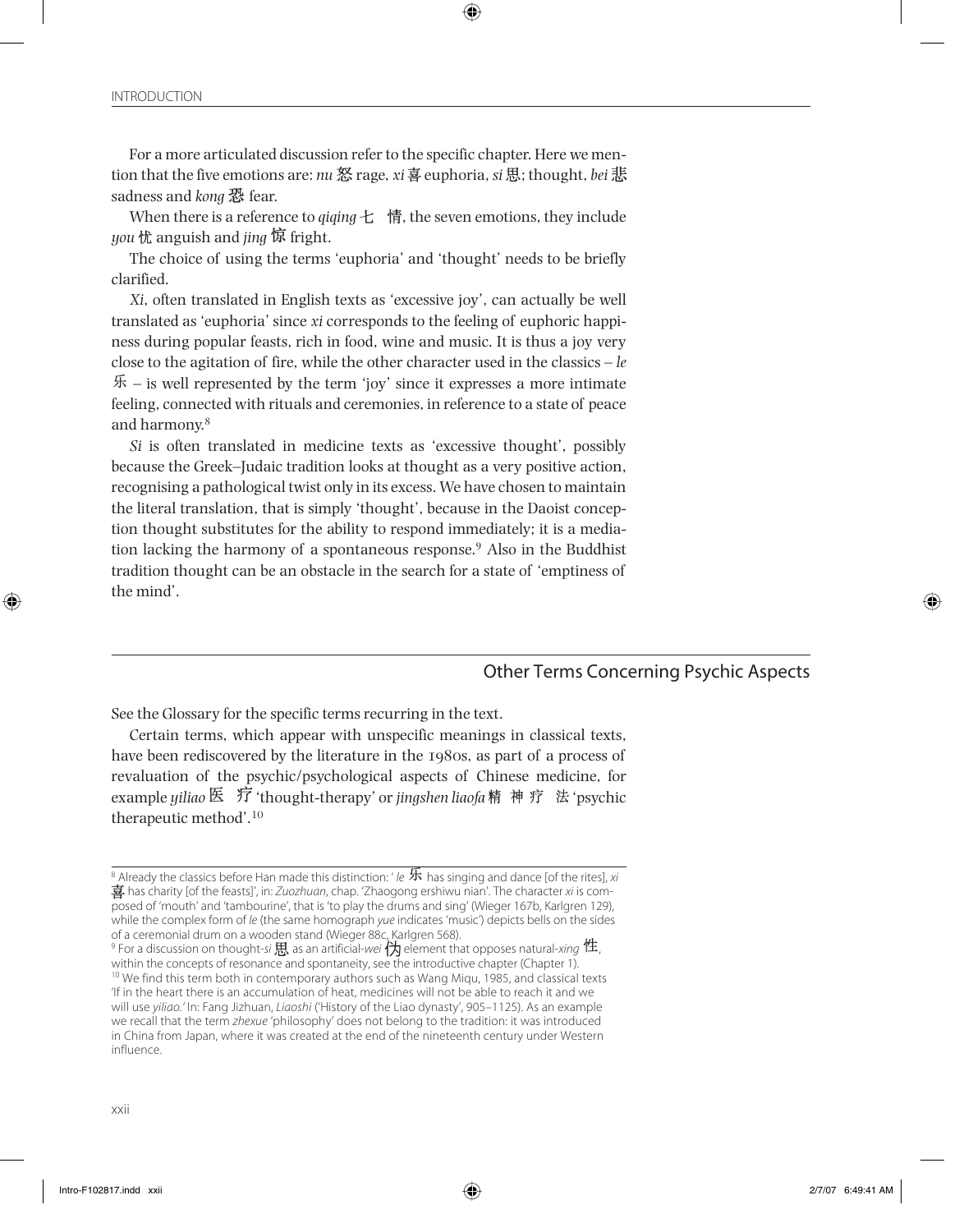All the terms translating words and concepts belonging to contemporary Western disciplines have obviously been created recently. They use characters that have always been related to the psychic field, but – as all substantives in modern Chinese – they have two or three syllables.

 $\bigcirc$ 

They mostly contain the terms *xin*  $\mathcal{L}$ , *shen*  $\mathcal{H}$ , *jing*  $\mathcal{F}$ , *zhi*  $\mathcal{F}$  and *yi*  $\mathcal{F}$ . For more information refer to the specific chapter (Chapter 3).

*Xin*, the heart, is considered the organ of knowledge, which enables us to know, to think, to assess and to feel. The radical 'heart' is quite common in terms referring to thought or feelings. From this term comes *xinli*  $\hat{\mathbf{L}}$   $\hat{\mathbf{H}}$ , which is similar to our prefix 'psycho' (*xin* is 'heart' in the psychic sense, *li* is the natural principle of things), and words such as: *xinlixue* 心 理学 – psychology, *xinli* zhiliao **心理治疗** – psychotherapy and *xinli fenxi* 心理⁄th – psychoanalysis.

*Shen* 神, the subtlest aspect of *qi*, is discussed in a specific chapter. We recall here that nowadays in China it is translated as 'mind'. *Shenzhi* 神志 is currently used with the meaning of 'mind', but the two characters appear together also in classical texts. In such cases we have kept the Chinese form.

*Jingshen* is the modern translation of the Western term 'mental, psychic' (but it is also used in an unspecific way to say 'spirit', in the sense of 'liveliness', or in constructions such as 'spirit of self-sacrifice', 'spirit of the age'). From it derive, as examples, *jingshen bing* 精 神 病 mental illness, *jingshen bingxue* 精 神 病学; psychiatry and *jingshen yiyuzheng* 精 神 抑 郁 证 mental depression.

## TCM – Traditional Chinese Medicine

In the study and application of Chinese medicine, the aspects of denomination and classification of pathologies have a number of different problems. The first is with regard to modern Chinese medicine, which results from a stratification and integration of over two thousand years of clinical and theoretical work.<sup>11</sup> Recognising the complexity of such a structure may be useful in finding some landmarks which can help guide practitioners theoretically and in practice: this text bases clinical framing and treatment on the syndrome differentiation according to TCM.12

The systematisation titled 'Traditional Chinese Medicine – TCM' began under the People's Republic. This type of research occurred substantially at

⊕

<sup>&</sup>lt;sup>11</sup> With regard to the heterogeneity and plurality of Chinese medicine see also Unschuld, particularly the introduction to *Medicine in China*, 1985; Sivin, 1995; Kaptchuk et al and the concept of 'herbalisation of acupuncture' (*The Journal of Chinese Medicine*, no. 17, 1985); the discussion by Deadman and Flaws (*The Journal of Chinese Medicine*, n.38, 1992); and the debate in *The European Journal of Oriental Medicine* (vol. 1 nos 1 and 2, 1993, vol. 1 nos 3 and 4, 1994, and vol. 2 no. 1, 1996), among which are the contributions by Garvey, Blackwell, Diebschlag, Scheid and Bensky. See also the annotations by Zhang Shijie on the methodology of the diagnostic process (Chapter 21).

<sup>&</sup>lt;sup>12</sup> As already specified we have decided to keep the abbreviation TCM as it defines this very system.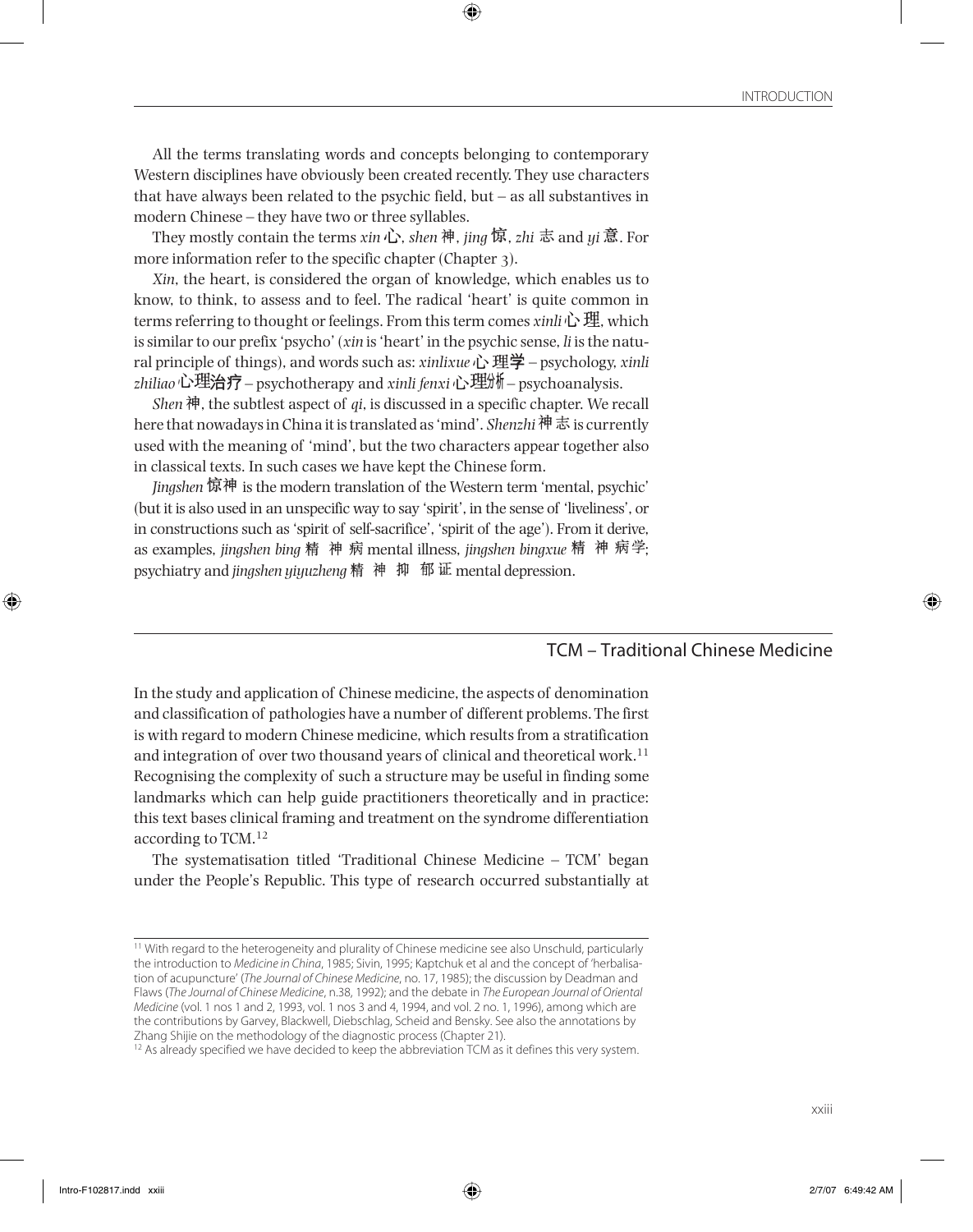the end of the 1950s when Mao Zedong started a process of re-evaluation of traditional medicine, which the intellectual and progressive community had until then considered a dated and superstitious belief, labelling it as part of the remains of the old feudal system.

⊕

The elaboration of a diagnostic and intervention method based on a clear and consistent structure had to integrate different traditions, based on a direct transmission and on a logical procedure unsuited to being positioned in a definitive scheme. This process has marginalised certain aspects of the medical discourse. On the other hand it has made it recognisable in diverse situations, has guaranteed the possibility of transmitting it and has allowed its use within controlled methodologies.

Now TCM is the prevailing theoretical model in China and in the world and it is the reference point for contemporary didactic, literature and research.

The consistency of this system allowed Chinese medicine to resist the impact and confrontation with the Western biomedical model, now predominant with respect to other traditional medicines in the world.

Globalisation does not exclude the enduring efficacy of traditional medicines, but their validity is usually limited to a specific cultural community. In contrast, traditional Chinese medicine is characterised by a generalised practice in a complex society such as the Chinese one, and by a precise institutional position in a politically and numerically important nation. It also recognises a transcultural application since it is now widespread in many culturally distant countries: from economically advanced ones to developing countries such as African states and Cuba. Lastly it is a non-conventional medical system that is recognised by the 'official' scientific community.

### Definitions and Classifications

Contemporary Chinese texts – and thus many TCM texts in English – use classifications that can overlap in their general guidelines but which are definitely not univocal.

The present classification criteria take into consideration those illnesses traditionally recognised to have a significant psychic component. At the same time they use many terms borrowed from Western psychiatry but often considered antiquated by the Western scientific community.

Attention to the task of classifying medicine and emotional illnesses can already be found in the history of Chinese medicine, particularly in the Ming period. We relate a couple of examples that highlight the fundamental structure on which modern classifications are still based.

The *Leijing* has 29 chapters on emotional illnesses, *qingzhibing*, among which are discussions on 'constriction' pathologies such as *yuzheng*, madness *diankuang*, mental exhaustion *neishanglao*, insomnia *bumei*, dementia *chidai*

⊕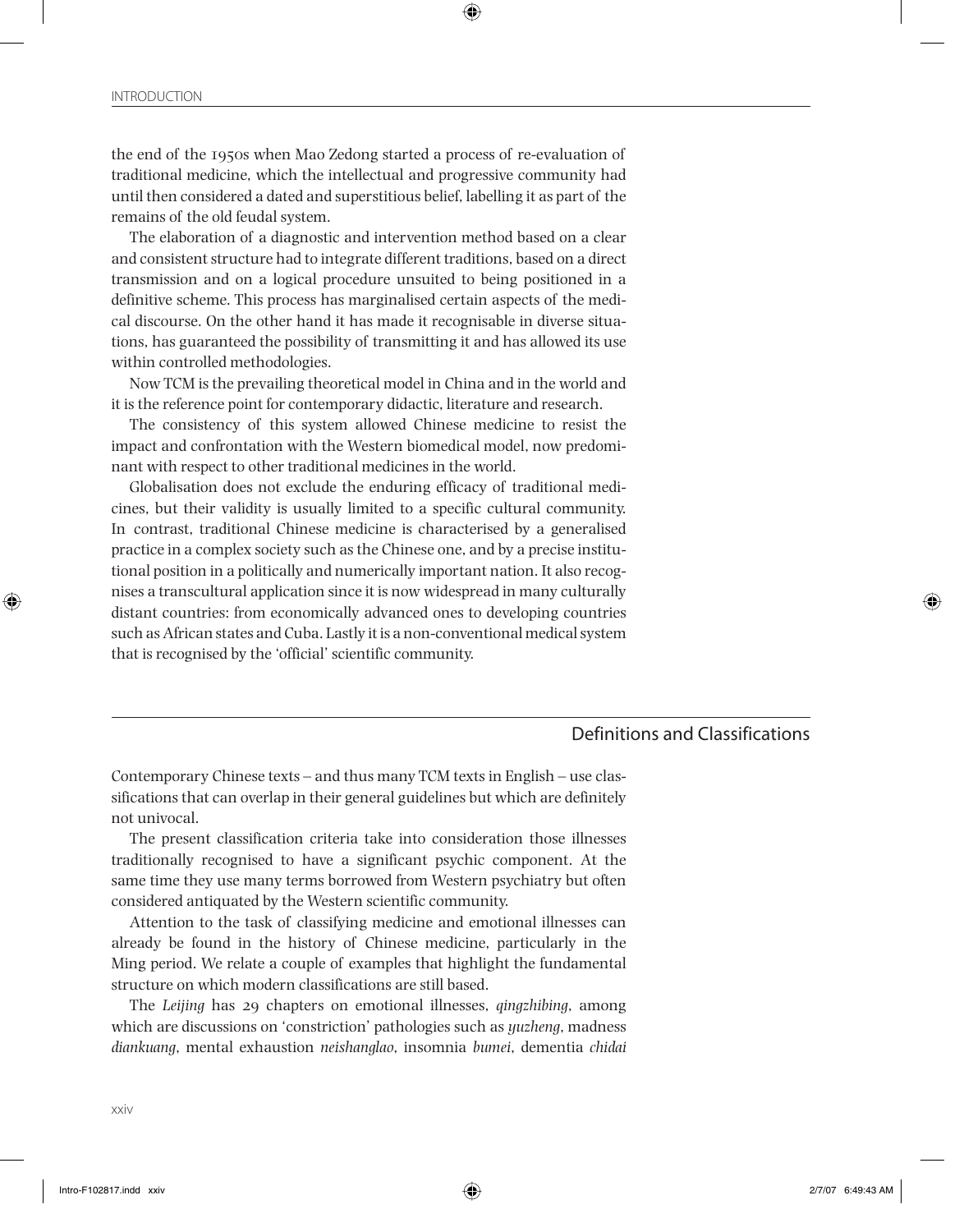and fictitious illness *zhabing*. 13 A slightly later text has a section entitled *shenzhi* in which there are discussions on illnesses such as madness, restlessness and agitation, restlessness from emptiness, pain, delirium, involuntary movements, continual laughter and crying, rage, sadness, fright, palpitations, fear, loss of memory, and being possessed.<sup>14</sup>

 $\bigcirc$ 

#### Contemporary Nosology

The issue of illness classification is extremely important for the understanding of medical thought, but in this occasion we only give some hints that may be used for guiding those who can only consult translated texts.

The more specialised clinical texts usually discuss psychiatry and neurology together.

The more general manuals often list psychiatric disorders within the section 'internal diseases', including for example respiratory, gastroenterological and neurological illnesses.

In clinical records there are often two diagnoses: the biomedical one and the Chinese; it is a sign of how different medical traditions attempt to integrate elements of different cultures, an effort to combine references from different perspectives, but it can produce frequent overlaps in terminology and nosography.15

The pathologies considered usually embrace 'classical' illnesses such as *diankuang* (sometimes translated as 'manic–depressive disorder' or 'schizophrenia'), *yuzheng* (variously translated as 'depression', 'melancholy', or 'hysteria'), *zangzao* (translated as 'visceral agitation' or 'hysteria'), *meiheqi* ('plum-stone qi'), *baihebing* ('*baihe* syndrome', but also 'neurasthenia') and *bentunqi* ('running piglet *qi*').

On other occasions the framework is based on Western terminology (for example 'neurosis', 'hysteria', 'schizophrenia' and 'hyperactivity of childhood') and discusses the correspondences in traditional Chinese medicine, so that we read for example: 'Schizophrenia. In traditional Chinese medicine this illness is included in the categories of *yuzheng* (melancholia), *dian* (depressive psychosis), *kuang* (mania), etc.'16

⊕

′€

<sup>&</sup>lt;sup>13</sup> Zhang Jiebin, *Leijing* ('The Classic of Categories', 1624), Book 21. It is interesting to observe how the last chapter, '*Yangxinglun'* ('Nourishing the nature') is dedicated to internal practices of 'nourishment of life'.

<sup>14</sup> Zhang Luyu, *Zhangshi yitong* ('Medical Compendium of Master Zhang', 1695), Book 6. 'As being possessed' is the translation of *rumo zouhuo*.

<sup>&</sup>lt;sup>15</sup> For a discussion about the relationship between Chinese medicine and conventional/dominant medicine and about integration and assimilation see also the article by Scheid and Bensky 'Medicine as Signification', The European Journal of Oriental Medicine, vol. 2, no. 6, 1998, and the following debate.

<sup>16</sup> Hou Jinglun ed., *Traditional Chinese Treatment for Psychogenic and Neurological Diseases*, 1996, p. 143.